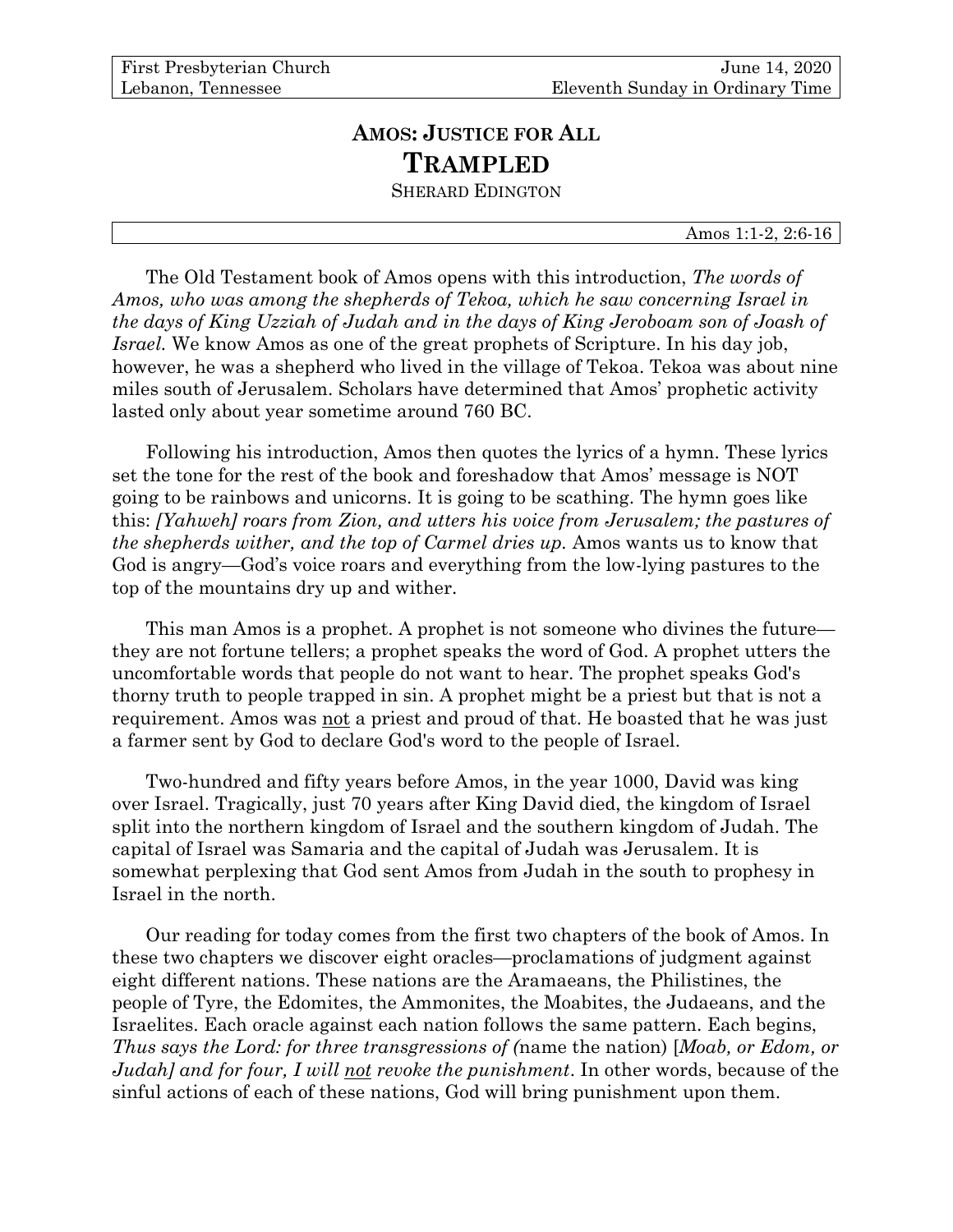## Trampled 061420.docx

In each oracle, Amos list the transgressions of that nation. Most of these are horrific acts of war—destroying entire populations, taking slaves, killing kings, breaking treaties. After each transgression, God proclaims, *I will send fire* on that nation and bring judgment upon them. Their actions were severe and God's punishment will match.

What is interesting about these oracles is not just their message but their geography. If you plot each of these nations on a map you will see that they encircle Israel. In fact, they seem to spiral in on Israel as if to warn that God's judgment is moving closer and closer.

The next to last oracle concerns the kingdom of Judah. The transgressions of Judah are that the people have *rejected the law of the Lord, they have not kept God's statutes*. Because Judah and Israel are related, this becomes a clue as to the sins of Israel—rejecting God's holy law.

Finally, the oracle concerning Israel is the longest and most detailed of the eight. The others have been warm-up acts. The oracle against Israel sticks to the formula—*Thus says the Lord: for three transgressions of Israel and for four, I will not revoke the punishment*. Then Amos lists the transgressions of Israel.

Their first offence is this: *They sell the righteous for silver and the needy for a pair of sandals*. In this charge, Amos is bringing an indictment against the creditors who sell debtors into slavery. Israel had a mechanism for dealing with those who became so hopelessly mired in debt that there was no way for them to dig out. The mechanics of debt slavery was that the indebted person could sell themselves (or a family member) into slavery for a period of years—usually 7—to absolve their debt. This sounds harsh to us, but it was a form of bankruptcy law that allowed the indebted person an alternative to being stuck in debt forever. Amos is condemning the Israelites for abusing this law in various ways and taking advantage of the poor and vulnerable for economic gain.

The intent of the law was that the person in debt would be sold to the one they were in debt to. There would be a relationship. The debtor knew who he or she was working for; they knew the purpose of the arrangement. However, by the time of Amos, there were now brokers who would purchase existing debts and then sell the debtors to third parties—not unlike how debt collectors work today. Essentially, the debtor was reduced to being a commodity. They were dehumanized. They became an asset to be bought and sold. Any relationship was destroyed. A mechanism for financial mercy had become a means of slavery. Those who engage in these practices, proclaims Amos, *trample the head of the poor into the dust of the earth*.

Notice that Amos stipulates that it is the *righteous* that are sold for silver. To be righteous also means innocent. In court, the man who is 'right' should be vindicated. But that is not happening. One of the themes we will encounter throughout this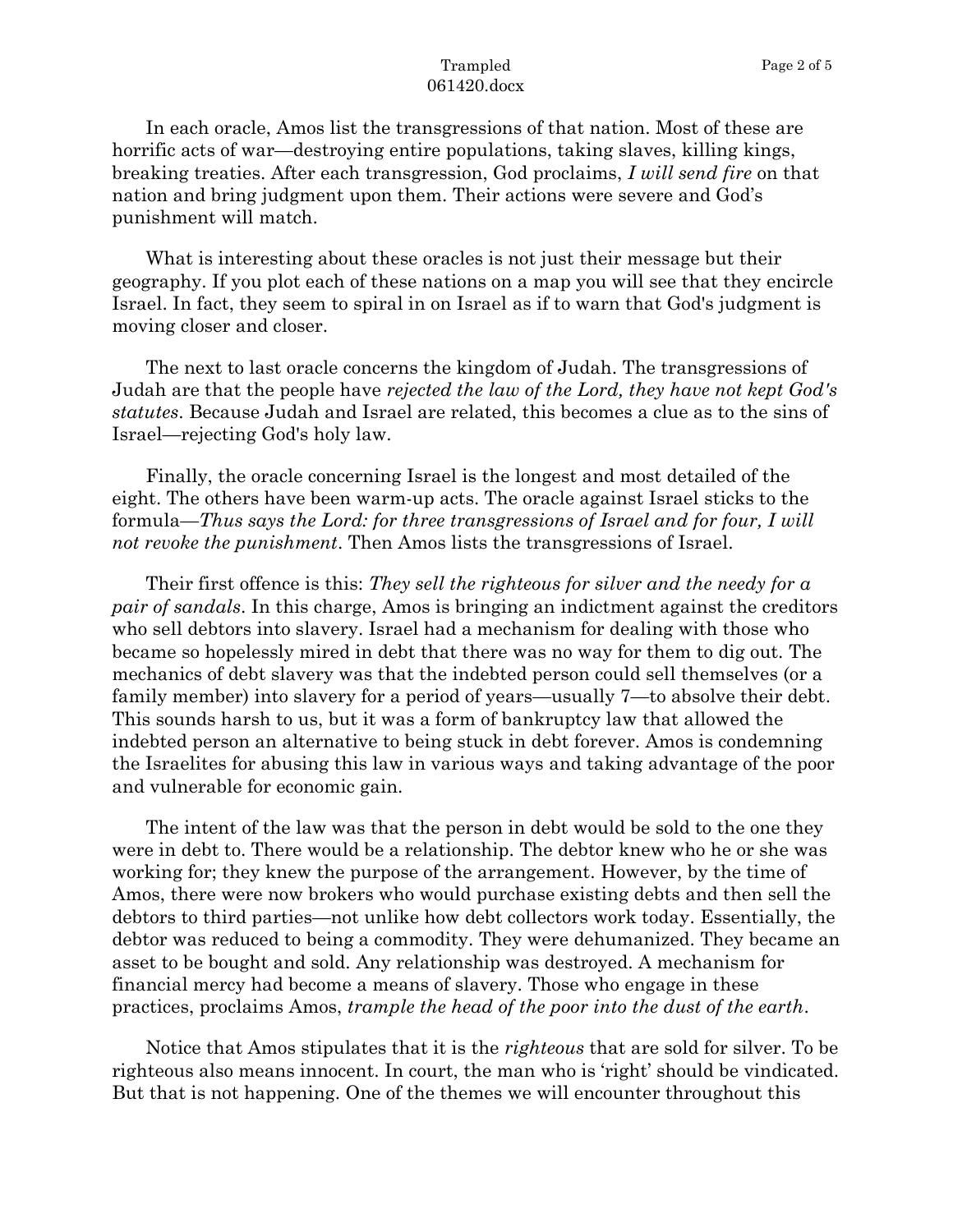book is the corruption of the courts. The wealthy manipulated the legal process to exploit the poor and enslave them for profit.

In this oracle against Israel, Amos' second charge indicts sexual practices which dishonor women and prey on the helpless.

Third, Amos condemns those who take the clothing of the poor as collateral. A poor person may not have anything but the clothes on their back and an unethical creditor would take even that. These creditors would then display their piety by attending worship in the temple and using the clothes of the poor as their pew cushions. It's not hard to grasp why Amos rails against this hypocrisy.

And finally, Amos impugns those who bring to worship the wine they purchased with money they extracted from the poor.

These are but a few of the sins of Israel's wealthy and powerful people. This is not the last Amos has to say on the subject. In future weeks, we will encounter the full spectrum of Amos' condemnation of Israel. Amos' indictment is that the wealthy and powerful of Israel have sinned against God by the way they victimize the vulnerable—the poor, women, those in debt.

Amos reminds Israel that it was God who brought their ancestors out of slavery in Egypt and gave them this land. Then, so that the people would not go astray, God lifted up priests and prophets. But the people corrupted the priests and silenced the prophets.

Because of their sins, God promises punishment. God will drive them into the earth. No one shall escape God's wrath.

While the other nations around Israel have sinned, Amos views the sins of Israel as a far more grievous guilt because of what they do to their own people. Furthermore, for all intents and purposes, these actions—while technically legal are corrosive to the spirit of the law. The Israelites have a historical relationship with God that the other nations do not have. Amos holds Israel to a higher standard than the rest—a standard of justice for all.

It has now been twenty-one days since George Floyd died while in police custody. On May 25th, Floyd, an African-American, was detained in Minneapolis for allegedly passing a \$20 counterfeit bill. We've all seen the videos. We've watched how one policeman held Floyd's legs. Another knelt on Floyd's neck despite Floyd saying that he could not breathe. Bystanders can be heard on the video begging the officers to let the man up. Eventually, as we watch, Floyd loses consciousness. Medical personnel arrive and transport Floyd to the hospital where he was pronounced dead. That officer knelt on Floyd's neck for 8 minutes and 46 seconds.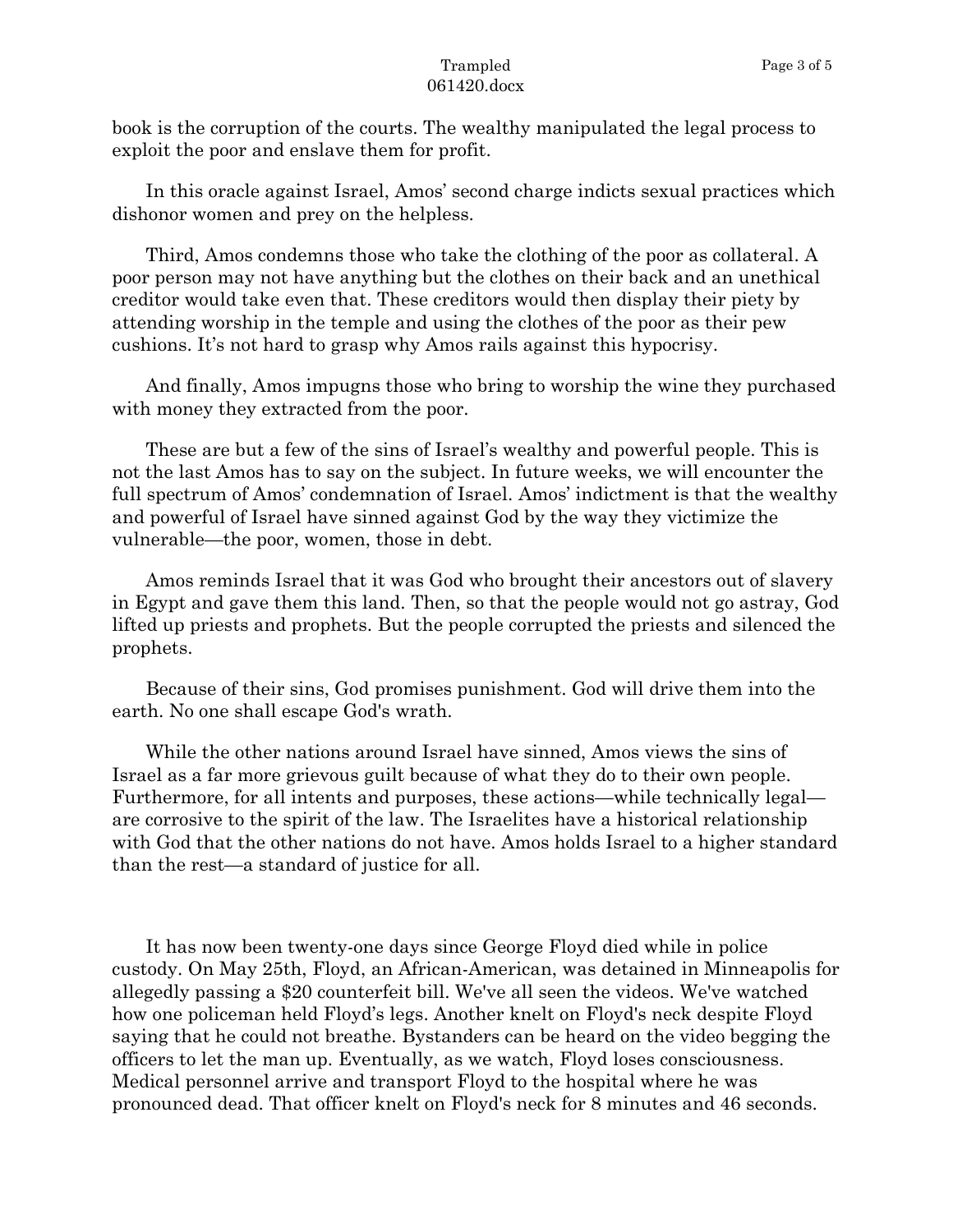## Trampled 061420.docx

News of this death and the accompanying video ignited a wave of protests first in Minneapolis and then across the country and even across the world. Protests have been held in all 50 states with tens of thousands of people taking to the streets.

What is it that fuels these ongoing protests? It is generations of pent-up anger and frustration. It is a sense that injustice pervades the fabric open our nation—an injustice based on systemic racism. The statistics are sobering. Various studies of criminal justice data show that African Americans are far more likely than whites to be pulled over by police, and are as much as three times more likely to be searched. White people make up about 60% of the overall population of this country. Black people make up about 13%.

Despite there being four times as many whites as blacks, according to study published by the National Academy of Sciences, in the past five years, black men were about 2.5 times more likely than white men to be killed by police, and black women were 1.4 more times likely than white women to be killed by police. 1

Black people are disproportionately more likely<sup>2</sup> to come in contact with the criminal legal system, whether that's being stopped by police, <sup>3</sup> arrested, <sup>4</sup> detained,<sup>5</sup> or incarcerated. <sup>6</sup> These disparities are not accounted for by individual behavior differences. For example, although black people use and sell drugs at approximately the same rates as white people, they are more than twice<sup>7</sup> as likely to be arrested for drug-related offenses.<sup>8</sup>

If you watched any of the protests you may have noticed that the crowds skewed towards a younger demographic with whites and blacks participating. A recent poll shows that among Americans age 18 to 29 years old:

<sup>1</sup> https://www.washingtonpost.com/national/floyds-death-spurs-question-what-is-a-black-life-

worth/2020/06/12/17501b3c-acc1-11ea-a43b-be9f6494a87d\_story.html

<sup>2</sup> https://ajph.aphapublications.org/doi/full/10.2105/AJPH.2019.305414

<sup>3</sup> https://www.nature.com/articles/s41562-020-0858-1

<sup>4</sup> https://stanford.app.box.com/v/Data-for-Change

<sup>5</sup> https://onlinelibrary.wiley.com/doi/abs/10.1111/1745-

<sup>9125.12047?</sup>fbclid=IwAR3Co50DMsIXHC1b7rwkwBNWGkRtPa08zfDar6uRR32lwirGVwDMkuJpXmk&casa\_token=Y 2X6dI6DuB8AAAAA%3AMtVCoMeeMJGGRraxhiH\_RCuNnyD2XPsb32sQe9oUlpvGMarca1CAq\_rGD0O3MLsN1pH9v **QigBkOb** 

<sup>6</sup> https://onlinelibrary.wiley.com/doi/abs/10.1111/1745-

<sup>9125.12047?</sup>fbclid=IwAR3Co50DMsIXHC1b7rwkwBNWGkRtPa08zfDar6uRR32lwirGVwDMkuJpXmk&casa\_token=Y 2X6dI6DuB8AAAAA%3AMtVCoMeeMJGGRraxhiH\_RCuNnyD2XPsb32sQe9oUlpvGMarca1CAq\_rGD0O3MLsN1pH9v QjgBkOb

<sup>7</sup> https://www.ncbi.nlm.nih.gov/pmc/articles/PMC4899119/

<sup>8</sup> https://www.washingtonpost.com/politics/2020/06/11/george-floyds-killing-was-just-spark-heres-what-reallymade-protests-explode/